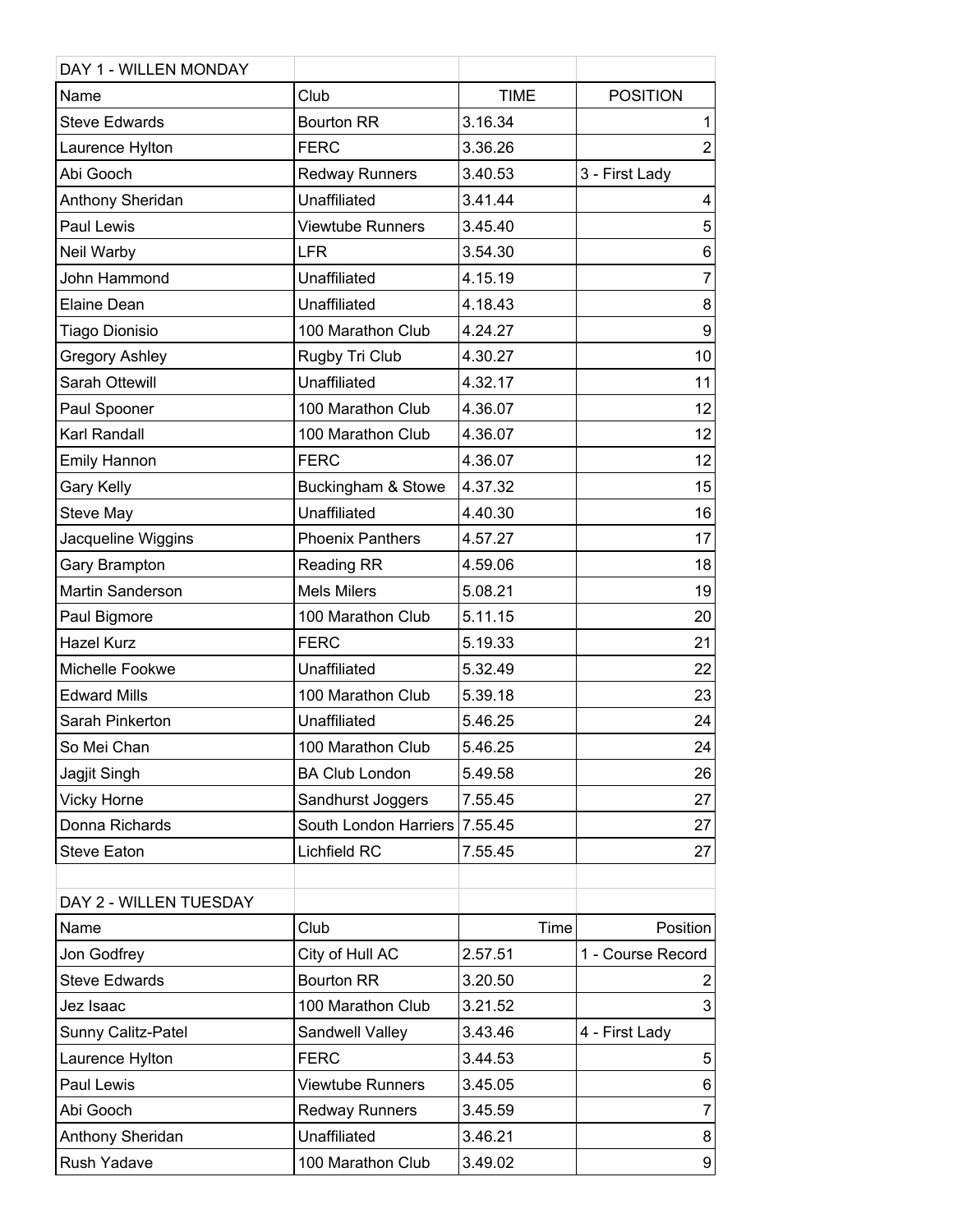| Neil Warby               | <b>LFR</b>              | 3.57.49 | 10                |
|--------------------------|-------------------------|---------|-------------------|
| JJ De Gorter             | <b>MK Lakeside</b>      | 4.19.36 | 11                |
| Kim Freeman              | <b>WDAC</b>             | 4.21.04 | 12                |
| <b>Emily Hannon</b>      | <b>FERC</b>             | 4.22.44 | 13                |
| Elaine Dean              | Unaffiliated            | 4.23.02 | 14                |
| Tiago Dionisio           | 100 Marathon Club       | 4.23.50 | 15                |
| Kate McIntyre            | Unaffilaited            | 4.28.08 | 16                |
| <b>Matthew Mitchell</b>  | Unaffiliated            | 4.30.20 | 17                |
| Steve May                | Unaffiliated            | 4.40.36 | 18                |
| John Hammond             | Unaffiliated            | 4.40.55 | 19                |
| <b>Gregory Ashley</b>    | Rugby Tri Club          | 4.41.32 | 20                |
| Paul Spooner             | 100 Marathon Club       | 4.42.41 | 21                |
| Karl Randall             | 100 Marathon Club       | 4.42.41 | 21                |
| Gary Brampton            | <b>Reading RR</b>       | 4.49.44 | 23                |
| Gary Kelly               | Buckingham & Stowe      | 5.03.48 | 24                |
| Michael Farrington       | Unaffiliated            | 5.08.08 | 25                |
| David Clare              | Unaffiliated            | 5.08.25 | 26                |
| Jacqueline Wiggins       | <b>Phoenix Panthers</b> | 5.15.22 | 27                |
| Paul Bigmore             | 100 Marathon Club       | 5.22.48 | 28                |
| Michelle Fookwe          | Unaffiliated            | 5.41.36 | 29                |
| Sarah Pinkerton          | Unaffiliated            | 5.51.19 | 30                |
| Jagjit Singh             | <b>BA Club London</b>   | 5.52.12 | 31                |
| <b>Edward Mills</b>      | 100 Marathon Club       | 5.58.02 | 32                |
| <b>Vicky Horne</b>       | Sandhurst Joggers       | 7.37.43 | 33                |
| Donna Richards           | South London Harriers   | 7.37.43 | 33                |
|                          |                         |         |                   |
| DAY 3 - WILLEN WEDNESDAY |                         |         |                   |
| Name                     | Club                    | Time    | Position          |
| Andy Nice                | <b>Higham Harriers</b>  | 2.48.51 | 1 - Course Record |
| Anthony Sheridan         | Unaffiliated            | 3.42.42 | 2                 |
| Paul Lewis               | <b>Viewtube Runners</b> | 3.42.58 | 3                 |
| Abi Gooch                | <b>Redway Runners</b>   | 3.45.59 | 4 - First Lady    |
| Tiago Dionisio           | 100 Marathon Club       | 3.47.38 | 5                 |
| Richard Hyde             | Unaffiliated            | 4.01.41 | 6                 |
| Neil Warby               | <b>LFR</b>              | 4.05.05 | $\overline{7}$    |
| Laurence Hylton          | <b>FERC</b>             | 4.07.42 | 8                 |
| Kate Coombes             | Runnymede               | 4.07.42 | 8                 |
| Alexandra Portwine       | Unaffiliated            | 4.08.48 | 10                |
| Sheila Rose              | <b>UK Netrunner</b>     | 4.09.46 | 11                |
| John Hammond             | Unaffiliated            | 4.18.51 | 12                |
| Alex Penny               | Buckingham & Stowe      | 4.21.10 | 13                |
| Elaine Dean              | Unaffiliated            | 4.22.51 | 14                |
| Kate McIntyre            | Unaffilaited            | 4.33.22 | 15                |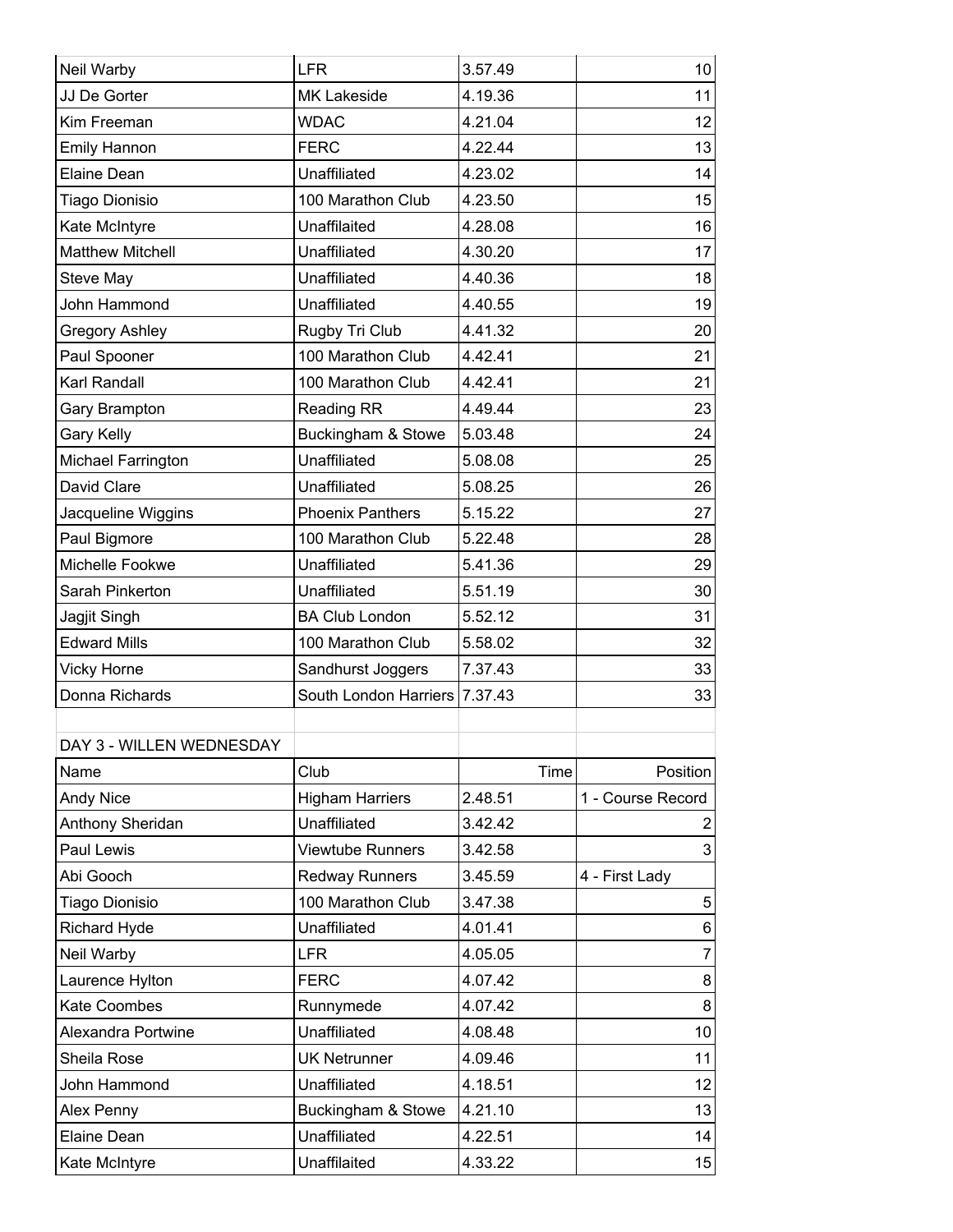| Steve May                           | Unaffiliated                  | 4.33.57 | 16               |
|-------------------------------------|-------------------------------|---------|------------------|
| <b>Gregory Ashley</b>               | Rugby Tri Club                | 4.40.50 | 17               |
| Gary Brampton                       | <b>Reading RR</b>             | 4.43.04 | 18               |
| Paul Spooner                        | 100 Marathon Club             | 4.45.23 | 19               |
| Karl Randall                        | 100 Marathon Club             | 4.45.23 | 19               |
| Clive Hearn                         | Unaffiliated                  | 4.45.23 | 19               |
| <b>Gary Kelly</b>                   | Buckingham & Stowe            | 4.50.09 | 22               |
| Paul Bigmore                        | 100 Marathon Club             | 4.53.46 | 23               |
| Jacqueline Wiggins                  | <b>Phoenix Panthers</b>       | 5.09.16 | 24               |
| Michael Farrington                  | Unaffiliated                  | 5.15.59 | 25               |
| <b>Hazel Kurz</b>                   | <b>FERC</b>                   | 5.22.02 | 26               |
| Donna Richards                      | South London Harriers 5.24.38 |         | 27               |
| Michelle Fookwe                     | Unaffiliated                  | 5.30.30 | 28               |
| Sarah Pinkerton                     | Unaffiliated                  | 5.38.49 | 29               |
| <b>Edward Mills</b>                 | 100 Marathon Club             | 5.40.53 | 30               |
| Jagjit Singh                        | <b>BA Club London</b>         | 5.57.36 | 31               |
| David Lewis                         | <b>MK Lakeside</b>            | 6.23.37 | 32               |
| <b>Vicky Horne</b>                  | Sandhurst Joggers             | 7.54.02 | 33               |
| Lisa Jackson                        | Unaffiliated                  | 7.54.02 | 33               |
|                                     |                               |         |                  |
| DAY 4 - THURSDAY CALDECOTTE REVERSE |                               |         |                  |
| Name                                | Club                          | Time    | Position         |
| Jeff Hunt                           | Unaffiliated                  | 3.05.27 |                  |
| Paddy Quinn                         | 100 Marathon Club             | 3.25.45 | $\overline{2}$   |
| Phil Adams                          | 100 km Association            | 3.42.53 | 3                |
| Paul Lewis                          | <b>Viewtube Runners</b>       | 3.44.59 | 4                |
| Steve Jackson                       | Mudcrew                       | 3.46.28 | 5                |
| Janet Cobby                         | 100 Marathon Club             | 3.47.59 | 6 - First Lady   |
| Abi Gooch                           | <b>Redway Runners</b>         | 3.48.51 | $\overline{7}$   |
| Alan McKinnon                       | <b>Redway Runners</b>         | 3.48.51 | $\overline{7}$   |
| Laurence Hylton                     | <b>FERC</b>                   | 3.49.38 | $\boldsymbol{9}$ |
| Paul Bridges                        | Springfield Striders          | 3.49.56 | 10               |
| Neil Warby                          | <b>LFR</b>                    | 3.52.17 | 11               |
| <b>Martin Neal</b>                  | Ropsley                       | 3.52.33 | 12               |
| Tiago Dionisio                      | 100 Marathon Club             | 3.54.11 | 13               |
| Sarah Easingwood-Wilson             | Unaffiliated                  | 3.58.50 | 14               |
| Peter Finn                          | 100 Marathon Club             | 4.18.23 | 15               |
| John Hammond                        | Unaffiliated                  | 4.20.15 | 16               |
| Elaine Dean                         | Unaffiliated                  | 4.22.40 | 17               |
| <b>Matthew Mitchell</b>             | Unaffiliated                  | 4.25.13 | 18               |
| Paul Sahota                         | Unaffiliated                  | 4.35.36 | 19               |
| Steve May                           | Unaffiliated                  | 4.38.23 | 20               |
| Paul Spooner                        | 100 Marathon Club             | 4.41.02 | 21               |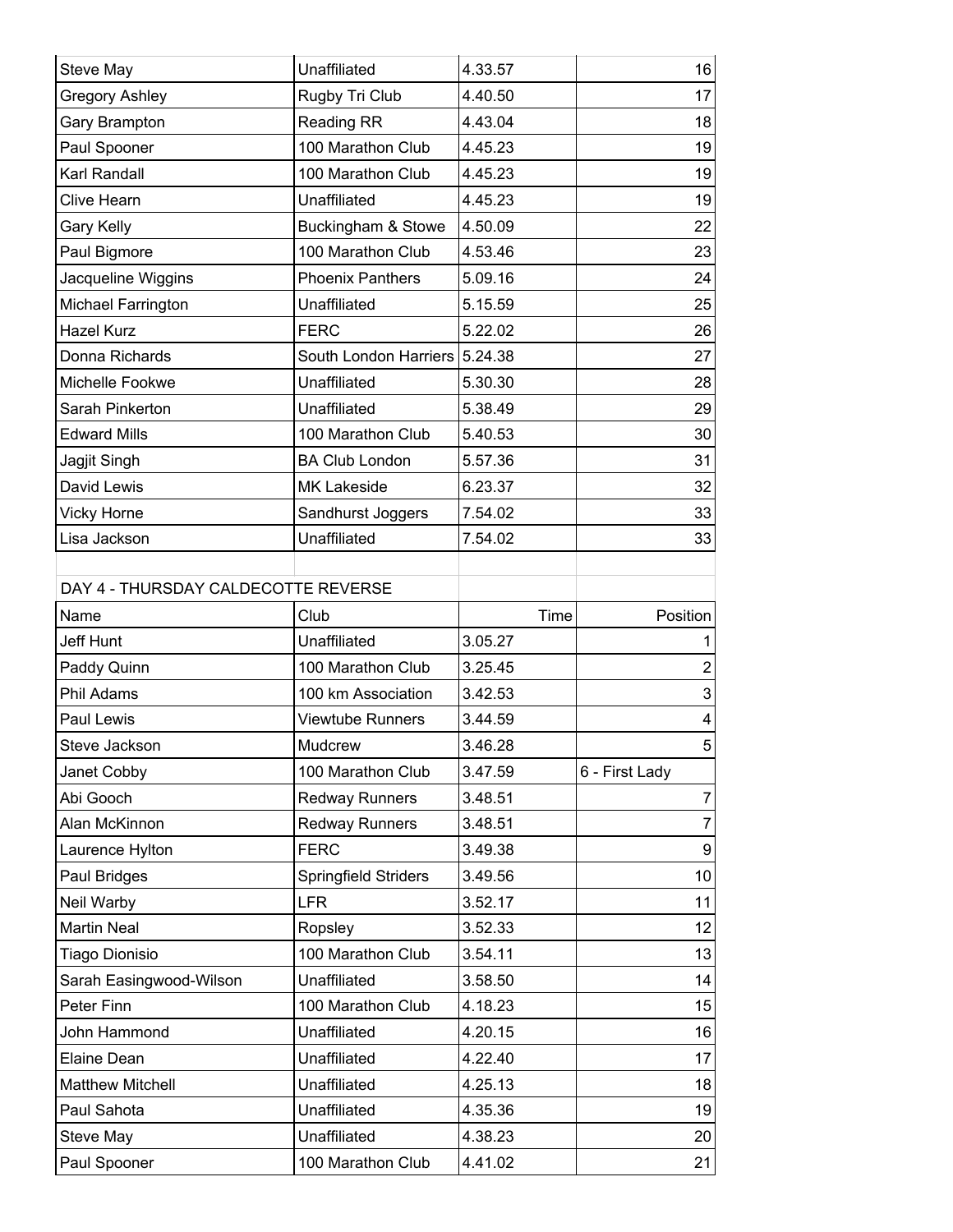| Karl Randall           | 100 Marathon Club             | 4.41.02 | 21             |
|------------------------|-------------------------------|---------|----------------|
| <b>Clive Hearn</b>     | Unaffiliated                  | 4.41.02 | 21             |
| Alex Penny             | Buckingham & Stowe            | 4.41.02 | 21             |
| Gary Brampton          | Reading RR                    | 4.45.00 | 25             |
| Ann Pontefract         | <b>Phoenix Panthers</b>       | 4.46.56 | 26             |
| <b>Gary Kelly</b>      | Buckingham & Stowe            | 4.48.41 | 27             |
| <b>Gregory Ashley</b>  | Rugby Tri Club                | 4.48.59 | 28             |
| Kevin Kemp             | <b>MK Lakeside</b>            | 4.55.27 | 29             |
| Jacqueline Wiggins     | <b>Phoenix Panthers</b>       | 4.59.08 | 30             |
| <b>Hazel Kurz</b>      | <b>FERC</b>                   | 5.06.15 | 31             |
| Paul Bigmore           | 100 Marathon Club             | 5.10.06 | 32             |
| Sarah Pinkerton        | Unaffiliated                  | 5.18.07 | 33             |
| Michelle Fookwe        | Unaffiliated                  | 5.19.39 | 34             |
| Michael Farrington     | Unaffiliated                  | 5.19.52 | 35             |
| <b>Edward Mills</b>    | 100 Marathon Club             | 5.24.22 | 36             |
| Jagjit Singh           | <b>BA Club London</b>         | 5.39.38 | 37             |
| Donna Richards         | South London Harriers 5.53.13 |         | 38             |
|                        |                               |         |                |
| DAY 5 - FRIDAY FURZTON |                               |         |                |
| Name                   | Club                          | Time    | Position       |
| Jeff Hunt              | Unaffiliated                  | 3.14.47 | 1              |
| Phil Adams             | 100 km Association            | 3.33.57 | $\overline{c}$ |
| Paddy Quinn            | 100 Marathon Club             | 3.34.18 | 3              |
| Paul Lewis             | <b>Viewtube Runners</b>       | 3.38.01 | $\overline{4}$ |
| Sunny Calitz-Pattel    | Sandwell Valley               | 3.39.59 | 5 - First Lady |
| Steve Jackson          | Mudcrew                       | 3.42.31 | 6              |
| Abi Gooch              | <b>Redway Runners</b>         | 3.44.34 | $\overline{7}$ |
| Paul Bridges           | Springfield Striders          | 3.45.50 | 8              |
| Paul Mason             | <b>Stragglers</b>             | 3.50.49 | 9              |
| Tiago Dionisio         | 100 Marathon Club             | 3.51.55 | 10             |
| Pat Norris             | <b>FERC</b>                   | 3.56.56 | 11             |
| Alan Young             | Unaffiliated                  | 3.58.51 | 12             |
| Neil Warby             | <b>LFR</b>                    | 4.06.16 | 13             |
| John Hammond           | Unaffiliated                  | 4.17.17 | 14             |
| Elaine Dean            | <b>Unaffiliated</b>           | 4.30.29 | 15             |
| <b>Steve Platt</b>     | <b>TRA</b>                    | 4.37.38 | 16             |
| Paul Bigmore           | 100 Marathon Club             | 4.41.48 | 17             |
| Ann Pontefract         | <b>Phoenix Panthers</b>       | 4.42.20 | 18             |
| Paul Spooner           | 100 Marathon Club             | 4.43.25 | 19             |
| Karl Randall           | 100 Marathon Club             | 4.43.25 | 19             |
| <b>Clive Hearn</b>     | Unaffiliated                  | 4.43.25 | 19             |
| Sarah Ottewill         | Unaffiliated                  | 4.44.13 | 22             |
| Steve May              | Unaffiliated                  | 4.47.10 | 23             |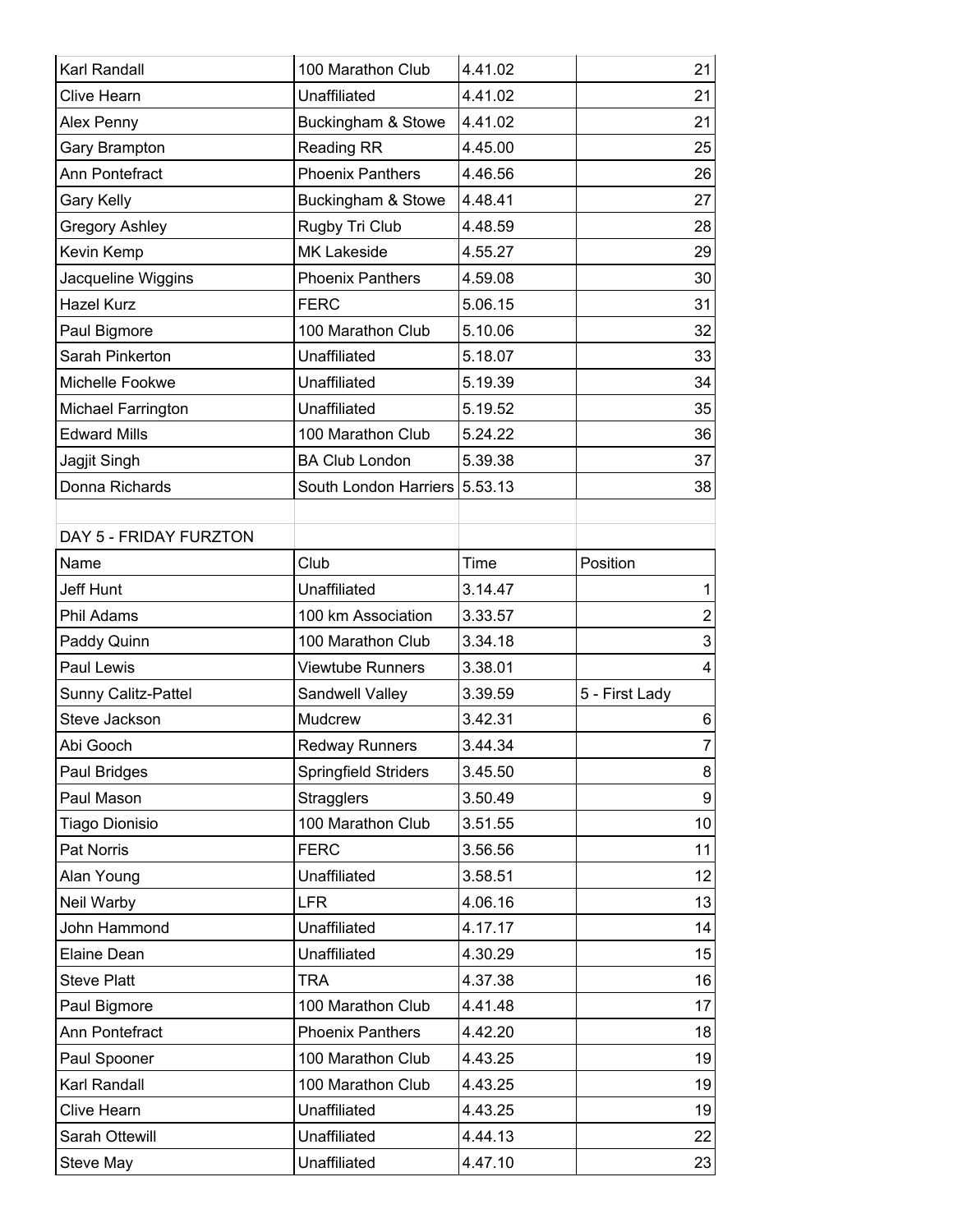| <b>Gary Kelly</b>           | Buckingham & Stowe            | 4.48.31 | 24                      |
|-----------------------------|-------------------------------|---------|-------------------------|
| <b>Gregory Ashley</b>       | Rugby Tri Club                | 4.55.30 | 25                      |
| Jacqueline Wiggins          | <b>Phoenix Panthers</b>       | 5.03.38 | 26                      |
| Gary Brampton               | <b>Reading RR</b>             | 5.09.36 | 27                      |
| Laurence Hylton             | <b>FERC</b>                   | 5.17.31 | 28                      |
| Donna Richards              | South London Harriers 5.18.23 |         | 29                      |
| Michelle Fookwe             | Unaffiliated                  | 5.26.11 | 30                      |
| David Clare                 | Unaffiliated                  | 5.26.16 | 31                      |
| Sarah Pinkerton             | Unaffiliated                  | 5.31.15 | 32                      |
| <b>Edward Mills</b>         | 100 Marathon Club             | 5.41.42 | 33                      |
| Jagjit Singh                | <b>BA Club London</b>         | 5.46.38 | 34                      |
| <b>Steve Eaton</b>          | Lichfield RC                  | 8.01.50 | 35                      |
|                             |                               |         |                         |
| DAY 6 - SATURDAY CALDECOTTE |                               |         |                         |
| Name                        | Club                          | Time    | Position                |
| <b>Simon Martin</b>         | Cobra                         | 2.53.39 |                         |
| <b>Matt Tonks</b>           | <b>Nuneaton Harriers</b>      | 3.04.43 | $\overline{2}$          |
| Jez Isaac                   | 100 Marathon Club             | 3.17.30 | 3                       |
| <b>Shane McQualie</b>       | Unaffiliated                  | 3.19.43 | $\overline{\mathbf{4}}$ |
| <b>Steve Edwards</b>        | <b>Bourton RR</b>             | 3.20.38 | 5                       |
| Jeff Hunt                   | Unaffiliated                  | 3.26.07 | 6                       |
| Dan Perry                   | Cobra                         | 3.27.58 | $\overline{7}$          |
| Jay MacDonald               | Unaffiliated                  | 3.36.23 | 8                       |
| Paul Bridges                | Springfield Striders          | 3.37.15 | 9                       |
| <b>Tony Bowe</b>            | Northbrook AC                 | 3.37.19 | 10                      |
| Paul Sutherland             | 100 Marathon Club             | 3.38.55 | 11                      |
| <b>Phil Adams</b>           | 100 km Association            | 3.43.40 | 12                      |
| Paul Lewis                  | <b>Viewtube Runners</b>       | 3.44.36 | 13                      |
| Abi Gooch                   | <b>Redway Runners</b>         | 3.44.55 | 14 - First Lady         |
| Paul Cross                  | Unaffiliated                  | 3.46.19 | 15                      |
| Steve Jackson               | Mudcrew                       | 3.49.10 | 16                      |
| Jon Carson                  | 100 Marathon Club             | 3.55.55 | 17                      |
| Tiago Dionisio              | 100 Marathon Club             | 3.57.27 | 18                      |
| Marie Chapman               | Unaffiliated                  | 4.05.21 | 19                      |
| Andre Ellis                 | <b>Viewtube Runners</b>       | 4.07.02 | 20                      |
| Neil Warby                  | <b>LFR</b>                    | 4.14.20 | 21                      |
| <b>Stefan Klincewicz</b>    | <b>Waverley Harriers</b>      | 4.16.36 | 22                      |
| Elaine Dean                 | Unaffiliated                  | 4.24.47 | 23                      |
| Dennis Cartwright           | 100 Marathon Club             | 4.26.44 | 24                      |
| Kim Freeman                 | <b>WDAC</b>                   | 4.31.30 | 25                      |
| <b>Stuart Mellows</b>       | <b>WDAC</b>                   | 4.31.30 | 25                      |
| Paul Spooner                | 100 Marathon Club             | 4.32.09 | 27                      |
| Karl Randall                | 100 Marathon Club             | 4.32.09 | 27                      |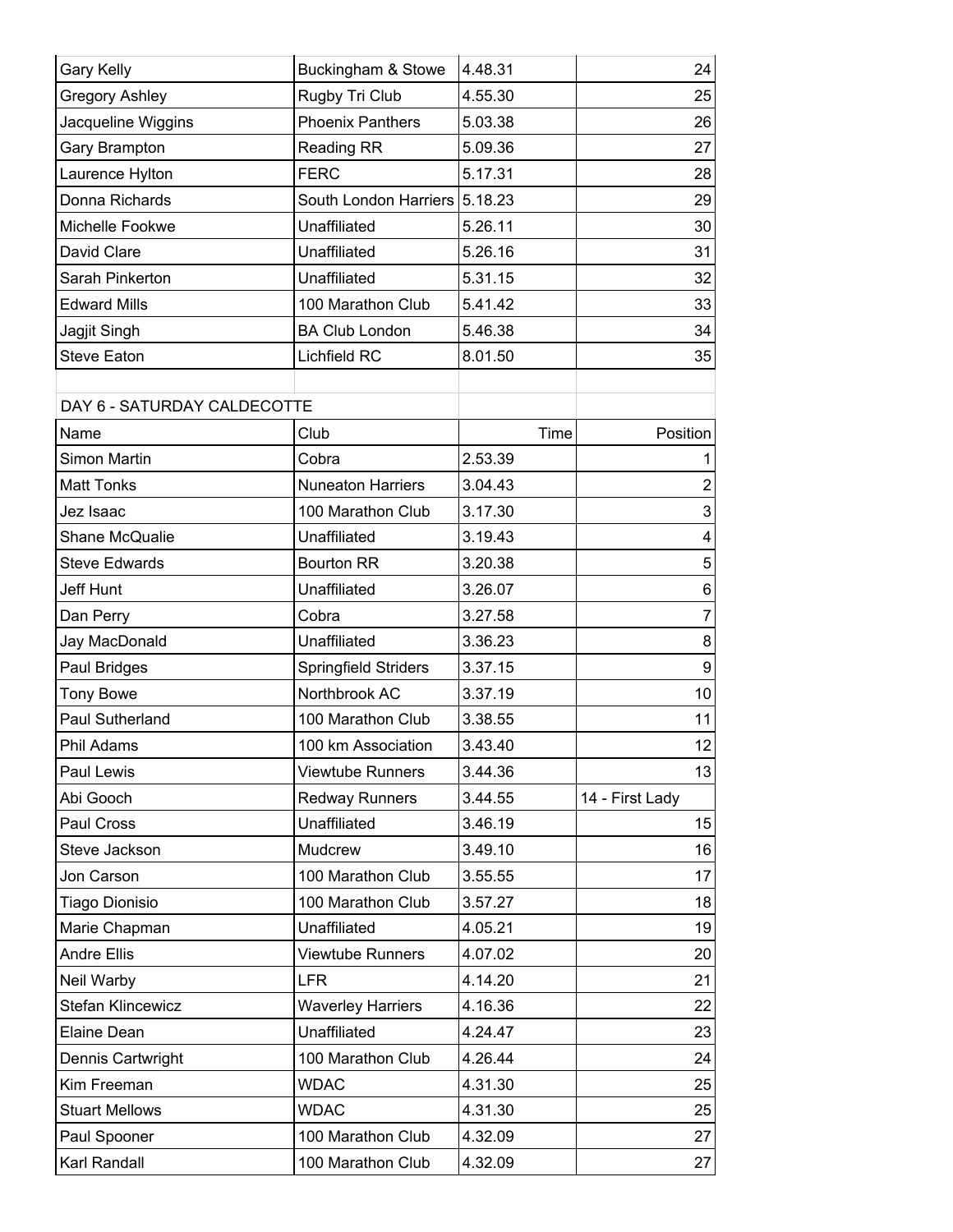| Denys Baudry              | 100 Marathon Club             | 4.37.08 | 29                        |
|---------------------------|-------------------------------|---------|---------------------------|
| <b>Frances Thorne</b>     | Unaffiliated                  | 4.37.23 | 30                        |
| Leila Rose                | <b>FERC</b>                   | 4.39.05 | 31                        |
| John Hammond              | Unaffiliated                  | 4.39.24 | 32                        |
| Ann Pontefract            | <b>Phoenix Panthers</b>       | 4.39.43 | 33                        |
| Steve May                 | Unaffiliated                  | 4.41.16 | 34                        |
| Paul Sahota               | Unaffiliated                  | 4.51.23 | 35                        |
| Jacqueline Wiggins        | <b>Phoenix Panthers</b>       | 4.54.20 | 36                        |
| <b>Gary Kelly</b>         | Buckingham & Stowe            | 4.55.46 | 37                        |
| Ruth Benzimra             | 100 Marathon Club             | 4.59.06 | 38                        |
| <b>Gregory Ashley</b>     | Rugby Tri Club                | 4.59.27 | 39                        |
| Laurence Hylton           | <b>FERC</b>                   | 5.08.29 | 40                        |
| Michelle Foowke           | Unaffiliated                  | 5.14.32 | 41                        |
| Paul Bigmore              | 100 Marathon Club             | 5.21.08 | 42                        |
| Donna Richards            | South London Harriers 5.25.56 |         | 43                        |
| Gary Brampton             | <b>Reading RR</b>             | 5.27.31 | 44                        |
| David Clare               | Unaffiliated                  | 5.34.40 | 45                        |
| Sarah Pinkerton           | Unaffiliated                  | 5.39.16 | 46                        |
| <b>Edward Mills</b>       | 100 Marathon Club             | 5.44.43 | 47                        |
| Jagjit Singh              | <b>BA Club London</b>         | 6.01.56 | 48                        |
| Tinu Ogundari             | <b>FERC</b>                   | 6.16.09 | 49                        |
| Lesley Bigmore            | Unaffiliated                  | 6.27.04 | 50                        |
|                           |                               |         |                           |
| DAY 6 - SUNDAY CALDECOTTE |                               |         |                           |
| Name                      | Club                          | Time    | Position                  |
| <b>Simon Martin</b>       | Cobra                         | 2.55.26 |                           |
| <b>Steve Edwards</b>      | <b>Bourton RR</b>             | 3.19.27 | $\overline{2}$            |
| Mark Atkinson             | <b>MK Lakeside</b>            | 3.28.58 | $\ensuremath{\mathsf{3}}$ |
| Paul Sutherland           | 100 Marathon Club             | 3.29.43 | 4                         |
| Sunny Calitz-Patel        | Sandwell Valley               | 3.33.53 | 5 - First Lady            |
| Patricia Keene            | Burnham Joggers               | 3.35.50 | 6                         |
| Paul Bridges              | Springfield Striders          | 3.35.52 | $\overline{7}$            |
| Paul Lewis                | <b>Viewtube Runners</b>       | 3.44.18 | 8                         |
| Abi Gooch                 | <b>Redway Runners</b>         | 3.45.42 | 9                         |
| Phil Adams                | 100 km Association            | 3.47.53 | 10                        |
| <b>Tony Bowe</b>          | Northbrook AC                 | 3.51.18 | 11                        |
| Jez Isaac                 | 100 Marathon Club             | 3.54.42 | 12                        |
| Tiago Dionisio            | 100 Marathon Club             | 3.55.03 | 13                        |
| Dan Perry                 | Cobra                         | 3.55.21 | 14                        |
| Steve Jackson             |                               | 3.55.42 | 15                        |
|                           | Mudcrew                       |         |                           |
| <b>Tracy Ransom</b>       | Springfield Striders          | 3.55.50 | 16                        |
| Richard Hyde              | Unaffiliated                  | 3.56.42 | 17                        |